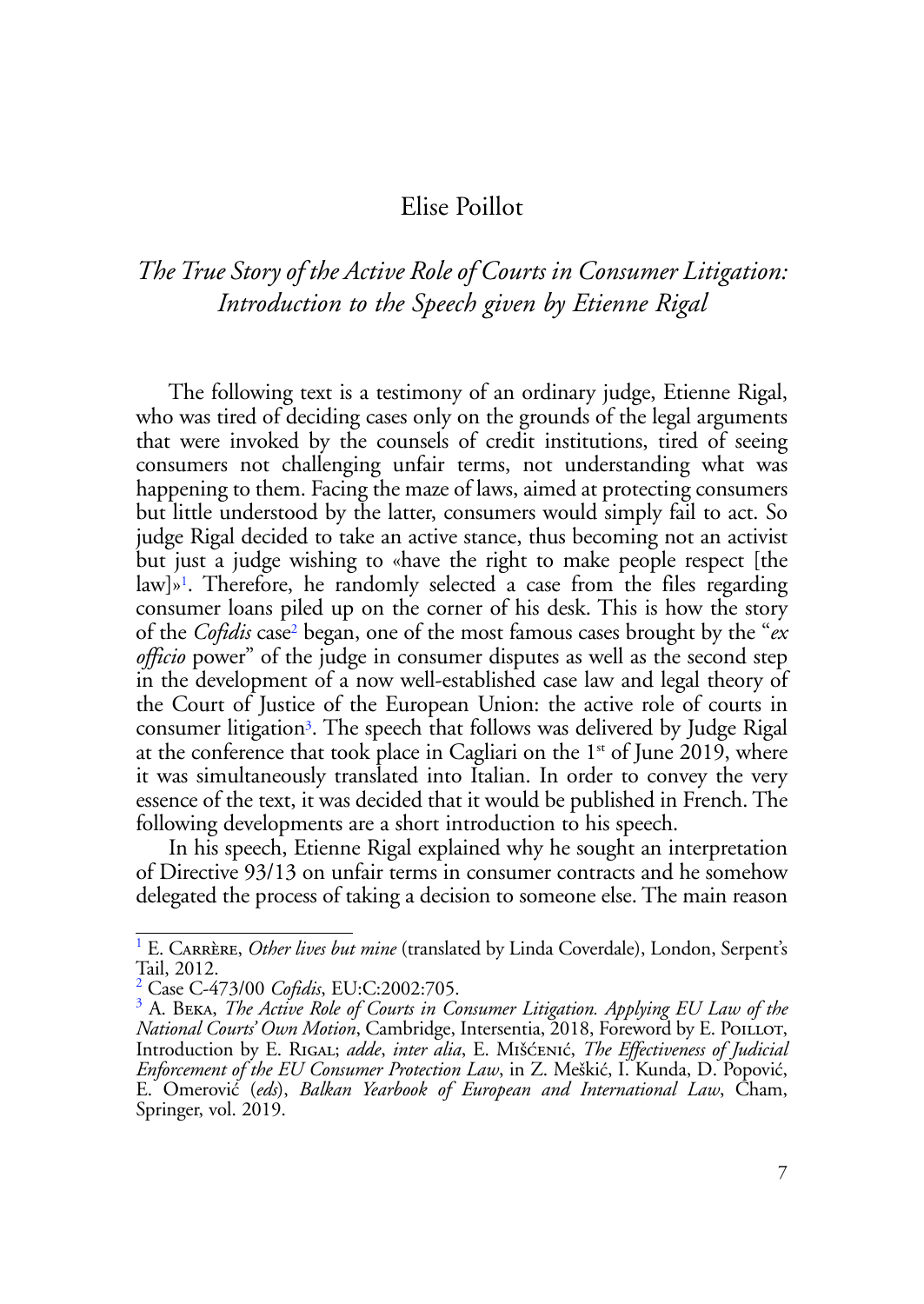was that, when deciding such cases, he sat as a single judge. In his opinion, the preliminary request submitted to the Court of Justice of the European Union reflects a personal decision, a personal vision of the case at issue. It puts the referring judge at risk since the interpretation given by the European Court will be binding not only upon the same judge but upon the whole domestic judiciary. Sitting alone, he was in search of "collegiality". In the specific context of the *Cofidis* case, the preliminary request offered him the possibility to choose the panel he wanted to take part in when deciding the case as well as to request the Court of Justice to hand down an interpretation, thus making it possible to challenge the interpretation of the law given by his national supreme Court. The preliminary request that he submitted was carefully conceived and drafted with a University Professor and other first instance judges he decided to involve in the lengthy and complex process of posing a question to the Court of Justice of the European Union. One could wonder why he, as a judge, as someone whose profession is to decide cases, in a certain sense chose to delegate his decision to another Court. The answer is very simple. What Etienne Rigal expected from the European Court of Justice was not a ruling. He was asking the Luxembourg judges to confirm or override his interpretation of the law. This was no delegation. This was a request to share the power held as a judge, - that of interpreting the law. In Etienne Rigal's view, law cannot but be the expression of "universalism". It is inclusive of all individuals, it is the last resort for those who have nothing. The law is a living thing made for the living. In France, judges are told that statutory interpretation simply requires the identification of the literal meaning of the enacted words. As a consequence, French judges do not sufficiently refer to preparatory works. Yet, the objective, or at least one of the objectives of consumer law is to protect the weaker party.

Protecting and affording a fair treatment to citizens, this is, in Etienne Rigal's opinion, the essence of what law should aim at in a democratic State. This was his state of mind when he sought for the interpretation by the Court of Justice of the European Union in the *Cofidis* case, a case that was, according to him, perfectly tailored for a teleological interpretation. Etienne Rigal was angry. The jurisprudence of the French Supreme Court (*Cour de cassation*) he should have followed in order to decide the case was clearly in breach of European law as it rendered the enforcement of the protection envisaged in Directive 93/13/EEC on unfair terms in consumer contracts excessively difficult. Indeed, the said jurisprudence did not ensure consumers' effective protection. His anger was stronger than his fear, that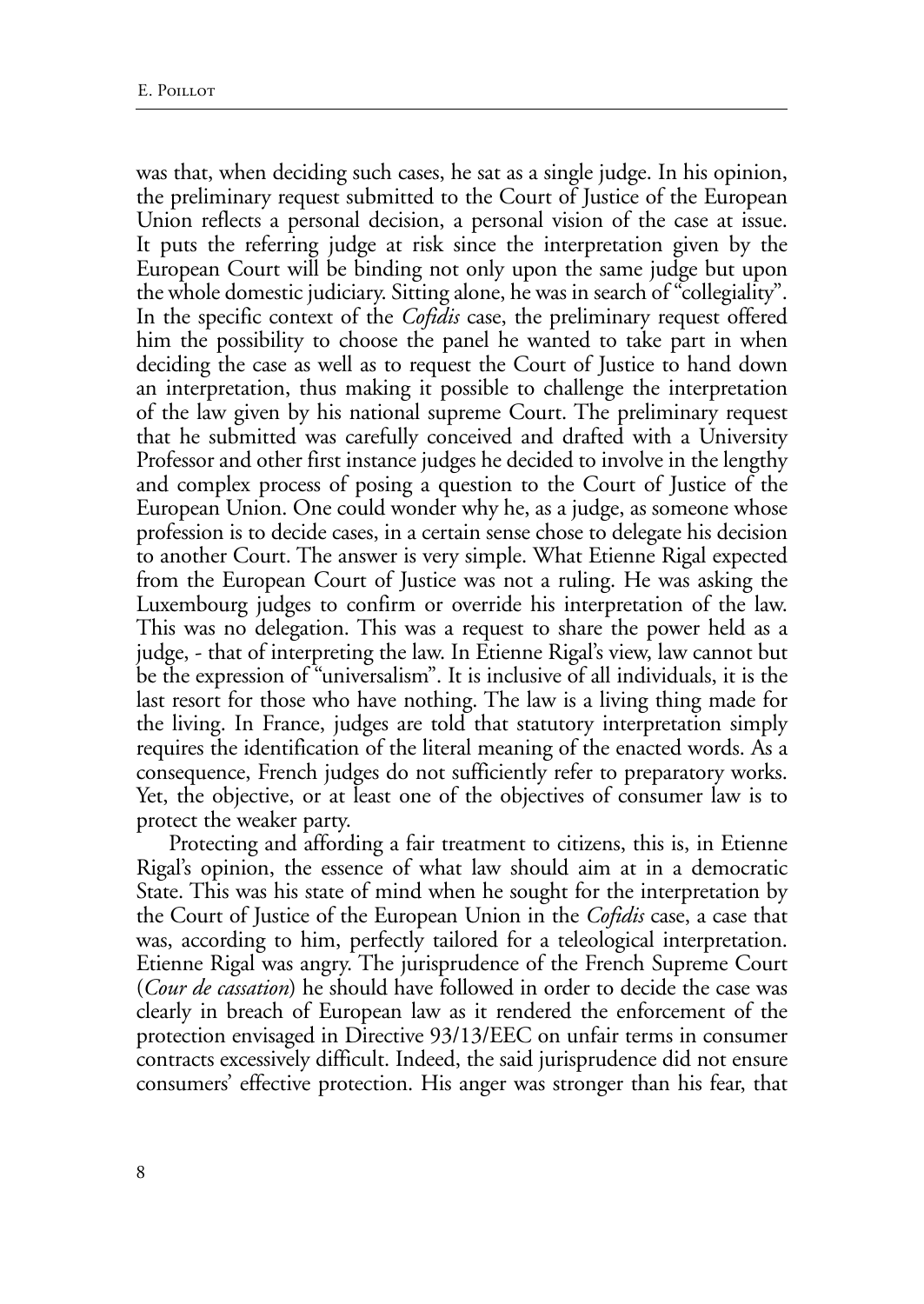is, the fear that the European Court could take a different view and declare his interpretation ill-founded.

Anger and fear are emotions, but they also play a part in a judge's ruling. Judge Rigal also feared that the efforts of the people who supported him in the process of seeking for a preliminary ruling – Bernadette Ferrarese, the university Professor who acted as his strategist, his colleagues – Juliette Devynck and Philippe Florès, who proof-read the request for interpretation he sent to the European Court of Justice – might collapse. During his speech, Judge Rigal proudly emphasised the collaboration he fostered and carried out with an academic, quite a rare circumstance in France, where the judiciary rarely meets the academia. He also recalled how much he owes to his Spanish colleague from Barcelona Dr Fernandez Seijo, who paved the way for a fairer interpretation of the law on unfair terms. Etienne Rigal also told the audience an interesting anecdote. In the first case (*Océano Grupo*) related to the question whether a national judge could raise of his own motion the issue of the existence of an unfair term in a consumer contract, referred to the European Court of Justice by judge Fernandez Seijo the French government had defended in its written opinion sent to the Court the possibility for the judge to do so, whereas in the *Cofidis* case, the French government took an opposite stance. Clearly, in the *Cofidis* case, it had become a matter of "national pride". Years later, Etienne Rigal met one of the French government representatives who had drafted the French opinion, who told him how ashamed he had been to be forced to defend a viewpoint he did not share.

There is one last thing that deserves to be said, before letting the reader discover Etienne Rigal's beautiful text. The *Cofidis* case was only the beginning of a new approach, that of the active role of courts in consumer litigation, which became a landmark in the field of consumer law, leading Member States to adapt their procedural systems to the requirements of judges finally empowered to question the existence of unfair terms on their own motion<sup>4</sup>.

To briefly explain how the story started we must go back to 1998, when the case was decided<sup>5</sup>. An action had been initiated by a professional against consumers who purchased encyclopaedias by instalments and failed to pay all the sums due. The purchase contract included an exclusive jurisdiction clause in favour of the seat of the trader in Barcelona, a city where none of

<sup>&</sup>lt;sup>4</sup> France, for example, introduced new provisions in its consumer code. Article R-632-1 of the French Consumer Code now imposes a duty on judges to raise an issue on the existence of an unfair term of their own motion.

<sup>5</sup> Joined cases C-240/98 and C-244/98 *Océano Grupo,* EU :C :2000 :675.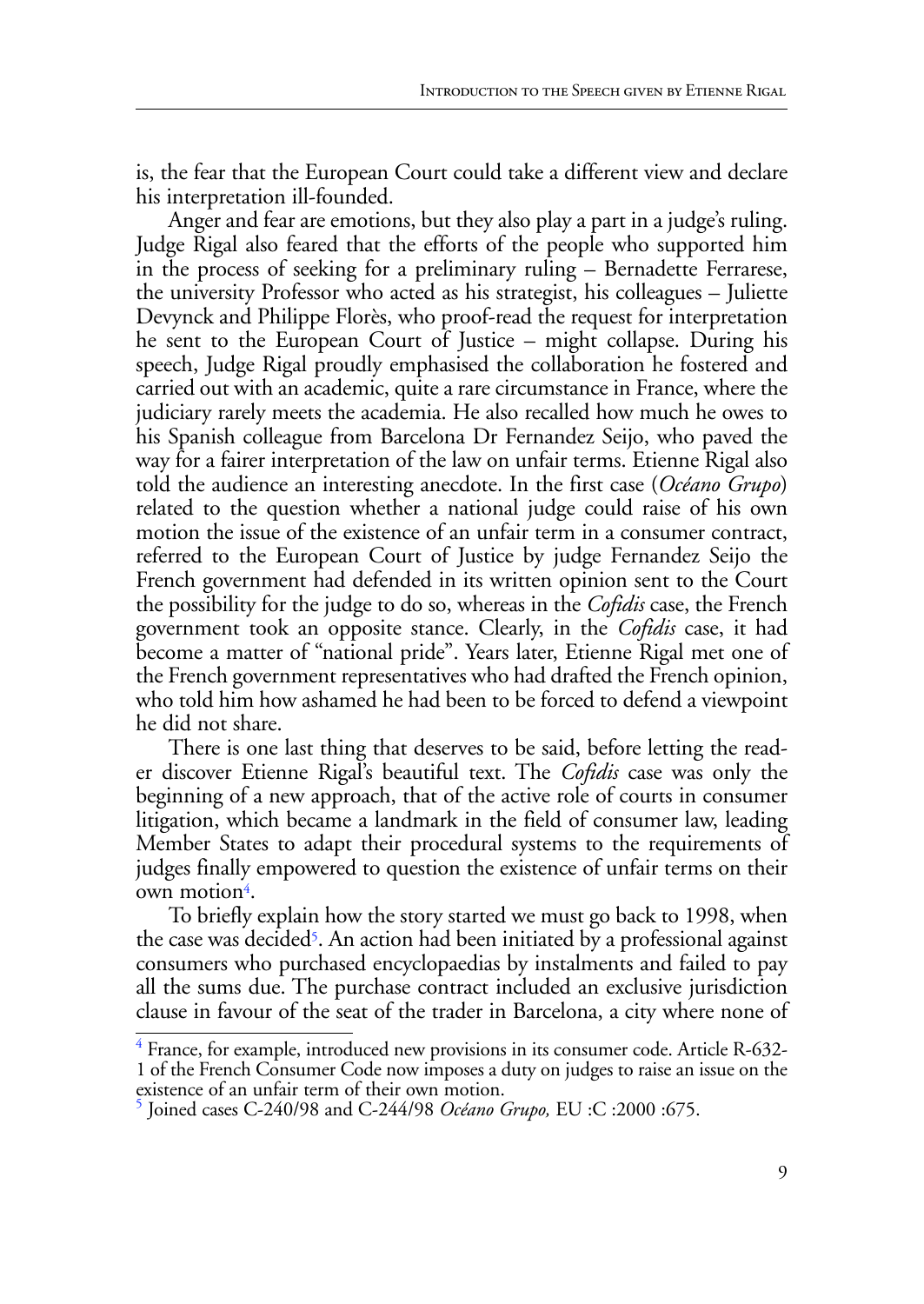the defendants were domiciled. The referring court considered such a clause to be unfair, in which case it would have had to declare the action inadmissible. The preliminary issue was whether the court was actually empowered to make the finding of unfairness of its own motion. The European norm at stake, Directive 93/13/EEC on unfair terms in consumer contracts, did not provide for any such power of the judge. Nevertheless, the Court of Justice of the European Union took the view that «the protection provided for consumers by Council Directive 93/13/EEC of 5 April 1993 on unfair terms in consumer contracts entails the national court being able to determine of its own motion whether a term of a contract before it is unfair when making its preliminary assessment as to whether a claim should be allowed to proceed before the national courts». This interpretation was grounded on the argument that «the aim of Article 6 of the Directive, which requires Member States to lay down that unfair terms are not binding on the consumer, would not be achieved if the consumer were himself obliged to raise the unfair nature of such terms. In disputes where the amounts involved are often limited, the lawyers' fees may be higher than the amount at stake, which may deter the consumer from contesting the application of an unfair term. While it is the case that, in a number of Member States, procedural rules enable individuals to defend themselves in such proceedings, there is a real risk that the consumer, particularly because of ignorance of the law, will not challenge the term pleaded against him on the grounds that it is unfair»6. Therefore, the Court considered that «effective protection of the consumer may be attained only if the national court acknowledges that it has power to evaluate terms of this kind of its own motion»<sup>7</sup>. The Court also resorted to article 7 § 1 of the Directive, as it requires Member States to implement adequate and effective means to prevent the continued use of unfair terms. Building on this case law, in the *Cofidis* case<sup>8</sup> the Court further elaborated that «a national provision which, in proceedings brought by a seller or supplier against a consumer on the basis of a contract concluded between them, prohibits the national court, on expiry of a limitation period, from finding, of its own motion or following a plea raised by the consumer, that a term of the contract is unfair». Etienne Rigal made his reference «after finding in *Océano Grupo* the means to challenge the course of domestic law». He, as Emmanuel Carrère, the novelist who made the *Cofidis* story famous beyond lawyers' circles wrote, discovered «the crucial move that

 $\frac{6}{5}$  At point 26 of the case.

<sup>7</sup> *Ibid.*

<sup>8</sup> Case C-473/00 *Cofidis*, EU:C:2002:705.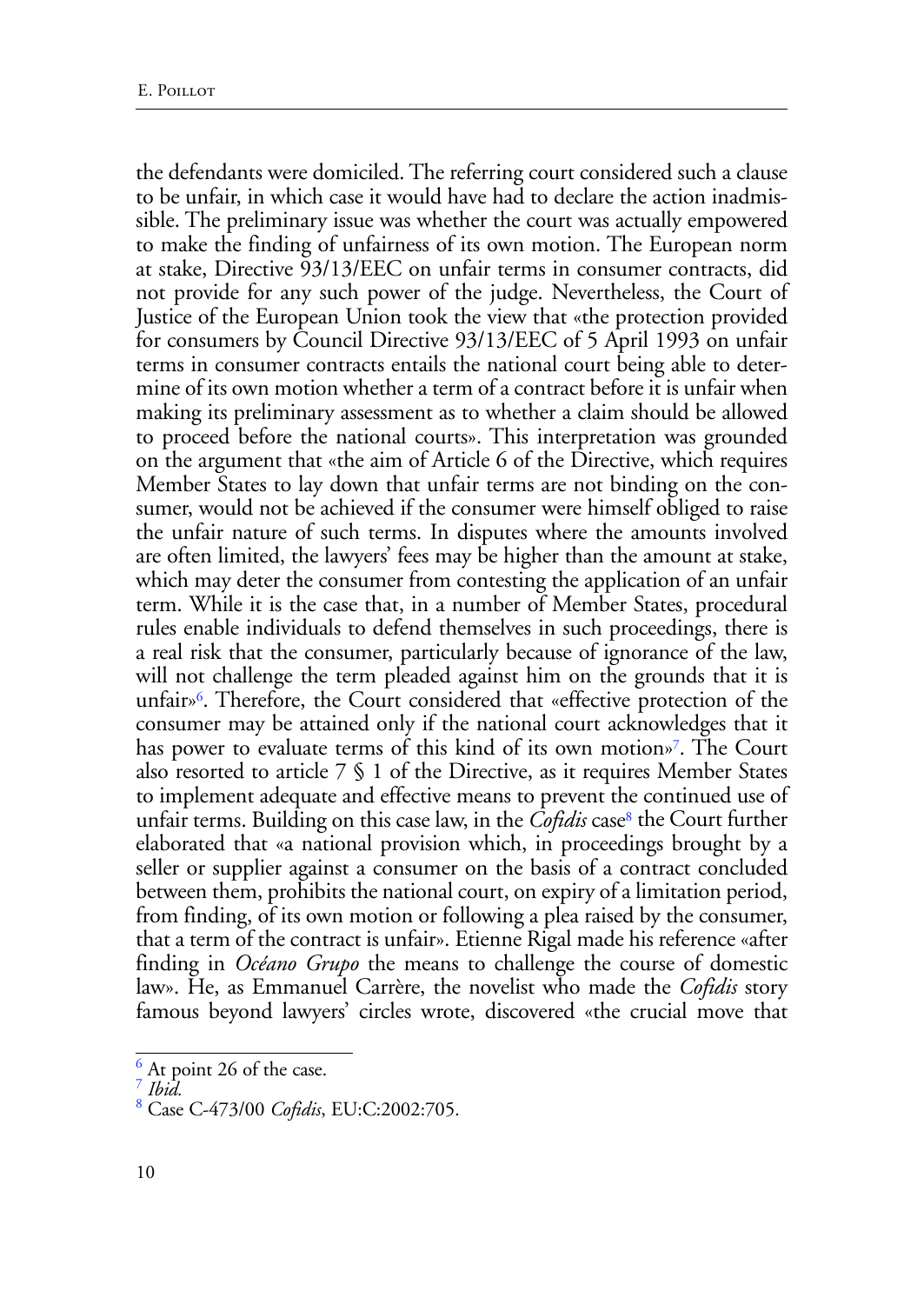[would] change the tide of the battle»<sup>9</sup>.

The question referred by Etienne Rigal in the *Cofidis* case regarded the conformity of a legal provision (former Article L-311-37 of the French Consumer Code - *Code de la Consommation*), with effective consumer protection. According to such provision, the actions brought before the first instance court (*tribunal d'instance*) had to be «*raised within two years of the event which gives rise to them and are otherwise time-barred*»10*.* Unfortunately for consumers, the French Cour de cassation had interpreted «the biennal foreclosure period in such a way as to cover not only actions by the creditor but also by the borrower, who could no longer contest, under the form of claim or defence, the credit contract on the basis of the breach of the legal formalities set out for the conclusion of the consumer credit contract. The starting date for the calculation of the biennal period was moreover determined as from the date of the conclusion of the contract. The wording and the systematic reading of the provision left doubts as to whether the plea of unfairness [of the contract term] should also be deemed to be covered by the foreclosure period»11. As accurately analyzed by Dr. Anthi Beka in her book on the «Active Role of Courts in Consumer Litigation», the reference done by Etienne Rigal was therefore «a conscious move»12 (not to say resistance) from a lower court «to change the course of the much criticized case-law of the *Cour de Cassation* and to ensure that it would not be applicable to the plea of unfairness»13. The reference made by the national court to the debarment from action when a plea of unfairness was raised, «appears to be a "Trojan" horse to strip consumer law of its protective scope»<sup>14</sup>. However, a purposive interpretation could reveal that the true purpose was to prevent accrual of interest and consumer over-indebtedness by inciting the creditor to act promptly and with due diligence.

One argument that was invoked by some French scholars<sup>15</sup> to support the interpretation of the Cour de cassation was that «the foreclosure is a way

 $9 \text{ E.}$  Carrère, p. 179. 10 The wording of the provision when the preliminary request was submitted was: «[…] The actions for payment that are brought before [the first instance] court by reason of default by the borrower shall be time-barred two years after the event giving rise to them occurred […]».

<sup>11</sup> A. Beka, p. 145. <sup>12</sup> *Ibid.*

<sup>&</sup>lt;sup>13</sup> *Ibid.*<br><sup>14</sup> *Ibid.*, at p. 146.

<sup>&</sup>lt;sup>15</sup> X. Lagarde, *Forclusion biennale et Crédit à la Consommation. Réforme de l'article L.311-37 du Code de la Consommation*, *La Semaine Juridique, Edition Générale,* 2002, n° 4, I 106.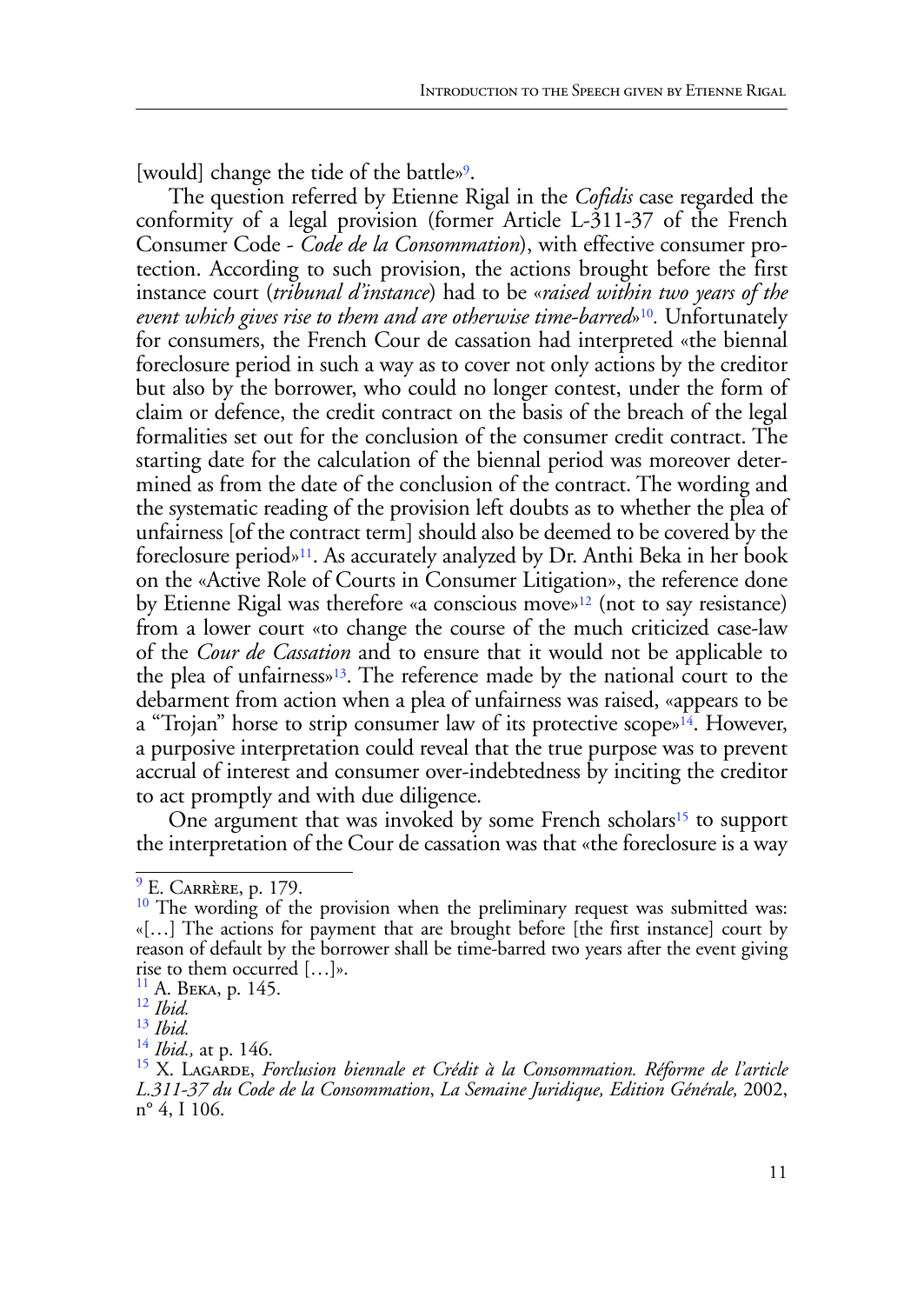to constrain an act of bad faith (*mauvaise foi*) on the part of the consumer, in the case in which he might initiate an action of breach of the formal requirements for the formation of the contract years after the conclusion of the contract with the purpose of obtaining a free credit»16. Although «the objective of combating bad faith being [was] legitimate as such»17, unfortunately «the restrictive interpretation of the application of the foreclosure period had actually led to unfair results<sup>\*18</sup>. The interpretation of the moment from which the foreclosure two-year period starts running created «a different treatment between the creditor and the consumer»19. As a consequence, for the creditor the event giving rise to the dispute was the default on the part of the consumer. For the consumer instead, the triggering effect to raise the breach of the provisions set for her protection was the conclusion of the contract. From a more general perspective, the forfeiture period «was interpreted in such a way as to cover not only actions brought by the creditor but also actions by the borrower, who could no longer contest, either in the form of a claim or defence, the credit contract on the basis of the breach of the legal formalities set out by the law for the conclusion of the consumer contract».20 This created a «procedural imbalance between creditors and consumers»<sup>21</sup>, severely criticized in academia but also by first instance judges because the «creditor could legally initiate action for payment after the elapse of the twoyear foreclosure period, while at that stage it would be no longer possible for the consumer to contest payment on the basis of the breach of the legal provisions»22. As rightly pointed out by A. Beka, «this is a vicious effect of deviation from the rule *quae temporalia sunt ad agendum, perpetua sund ad excipiendium*, which allows submissions that can no longer be adduced as claims to be invoked as a defence»23. And such «a deviation is not justified with regard to non-sophisticated parties protected by consumer legislation $\frac{24}{4}$ . At that time, another point needed to be clarified: that of the extension of the application of the two-year time-bar period also to the plea of unfairness of a contractual term. When referring the case to the European Court of Justice, Etienne Rigal also intended «to ensure that the objection of unfairness would

<sup>16</sup> *Ibid.,* at p. 147. <sup>17</sup> *Ibid.*

<sup>18</sup> *Ibid.*

<sup>19</sup> *Ibid.*

<sup>20</sup> *Ibid.* 21 *Ibid.* 22 *Ibid.*

<sup>23</sup> *Ibid.*, at p. 147. <sup>24</sup> *Ibid.*, at p. 148.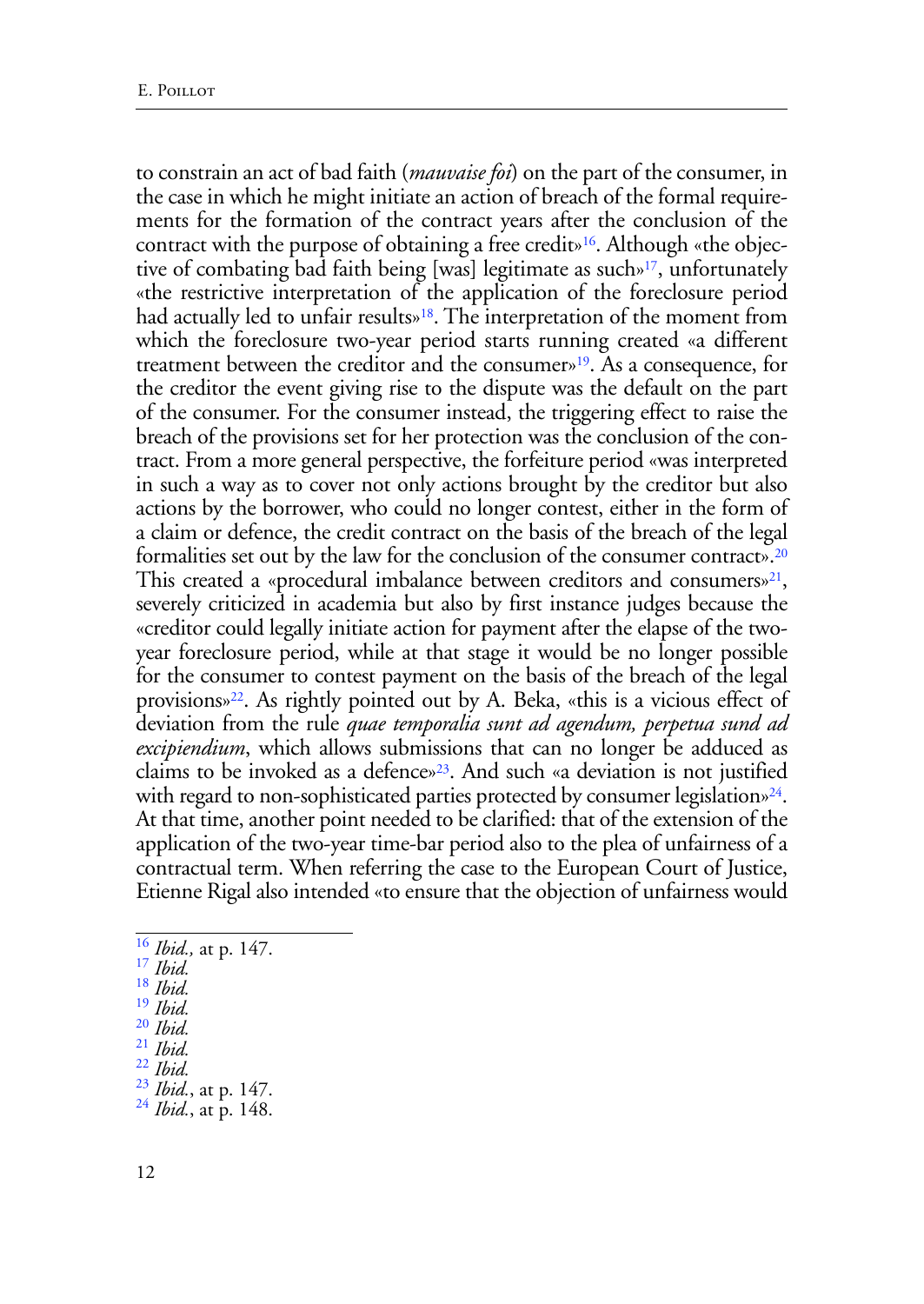not be subject to the same procedural regime of foreclosure as the plea based on the breach of the provisions on the formalities of the conclusion of the consumer credit contract»25. Should this have been the case, «the national law [would have jeopardised] the effectiveness of Union law on unfair terms»<sup>26</sup>. As a consequence, the decision of the Court of Justice of the European Union «was given on the basis of the assumption that the foreclosure period also referred to the raising of the plea of unfairness»27.

Judges Fernandez Seijo and Rigal opened fire on the inefficiency of domestic legal systems with regard to consumers' protection in the field of unfair terms<sup>28</sup>. The decisions rendered by the European Court of Justice in the *Océano Grupo* and *Cofidis* cases encouraged first instance judges to refer preliminary questions of interpretation to the Court of Justice of the European Union. Spanish judges were particularly active in fighting procedural injustice through such means. Since the *Océano Grupo* case, the Court has rendered twenty-three decisions related to the procedural imbalance that struck Etienne Rigal and his predecessors and led them to combat such injustice through preliminary rulings on the ground of articles 6 and 7 of the 93/13/EEC Directive on unfair terms in consumer contracts<sup>29</sup>. The active role of the Court then expanded beyond the scope

 $\mathcal{F}$ This contribution only refers to cases decided before April 2020. Cases C-168/05, *Mostaza Claro*, EU:C:2002:705; C-243/08, *Pannon GSM*, EU:C:2009:350 ; C-40/08, *Asturcom Telecomunicaciones*, EU:C:2009:615 ; C-137/08, *VB Pénzügyi Lízing Zrt.*, EU:C:2010:659; C-76/10, *Pohotovost'*, EU:C:2010:685 ; C-472/10, *Invitel*, EU:C:2012:242 ; C-618/10, *Banco Español de Crédito*, EU:C:2012:349 ; C-397/11, *Jörös, Fővárosi Bíróság*, EU:C:2013:340; C-472/11, *Banif Plus Bank*, EU:C:2013:88; EU:C:2013:341; joined cases C-537/12 et C-116/13, *Banco Popular Español*, EU:C:2013:759; C-348/14, *Bucura*, EU:C:2015:447; C-32/14, *ERSTE Bank Hungary Zrt*., EU:C:2015:637; C-49/14, *Finanmadrid EFC*, EU:C:2016:98; C-377/14, *Radlinger and Radlingerová*, EU:C:2016:283; C-122/14, *Aktiv Kapital Portfolio*, EU:C:2016:486; C-168/15, *Tomášová*, EU:C:2016:602; C-568/14 à C-570/14, *Fernández Oliva*, EU:C:2016:828; C-421/14, *Banco Primus*, EU:C:2017:60; C-176/17, *Profi Credit Polska*, EU:C:2018:293; C-407/18, *Addiko Bank*, EU:C:2019:537; C-511/17, *Litner*, EU:C:2020:188 (case decided on March 11 2020), the latter case led the Court to somehow limit the scope of the *ex officio power* of the judge by decid- ing that «Article 6(1) of Council Directive 93/13/EEC of 5 April 1993 on unfair terms in consumer contracts must be interpreted as meaning that a national court, hearing an

<sup>25</sup> *Ibid.*, at p. 149. <sup>26</sup> *Ibid.*

<sup>27</sup> *Ibid.*

<sup>&</sup>lt;sup>28</sup> He also sought a preliminary ruling in the *Aziz* case, C-415/11, EU:C:2013:164, a key decision in the field of consumer procedural law, on which see *inter alia* A. Beka, pp. 130-142.<br><sup>29</sup> This contribution as  $\frac{1}{2}$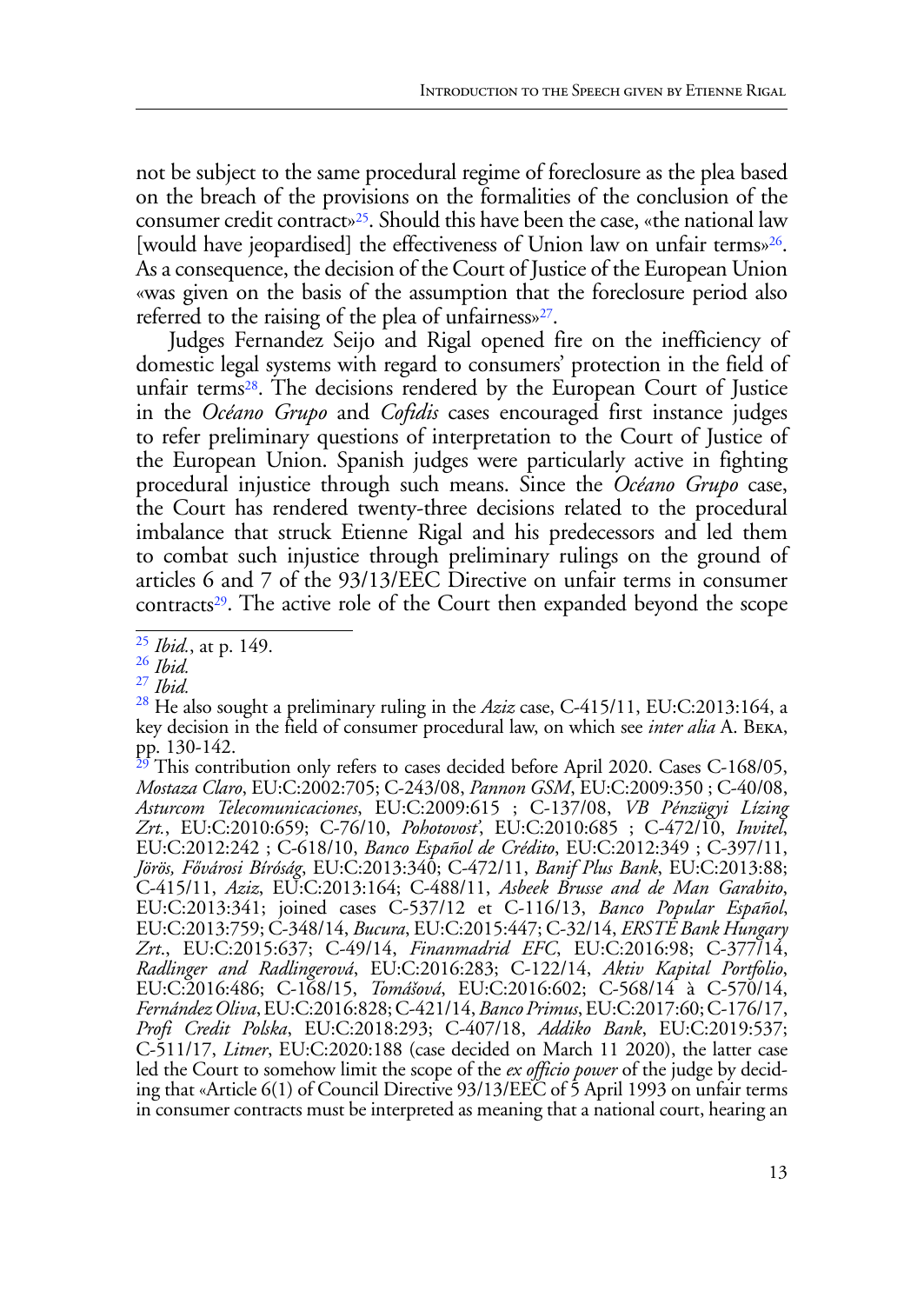of unfair terms. Directive 2008/48/EC on consumer credit<sup>30</sup>, and more specifically articles 8 et 23 thereof, were also interpreted as imposing an obligation on national courts, that is, to examine, of their own motion, whether the creditor complied with his pre-contractual obligation to assess the consumer's creditworthiness<sup>31</sup>. Directive 99/44/EC on non-conformity led to two different approaches. While national courts are required of their own motion to determine whether the purchaser may be classified as a consumer within the meaning of that directive even if the purchaser has not relied on that status<sup>32</sup>, and therefore have the obligation to assess the purchaser's "consumer status", it appears that judges are only permitted to substitute of their own motion the reduction of the price, not sought by the consumer, for the rescission of the contract in case of non-conformity of the goods at issue, yet the latter is a power vested in them, not an obligation<sup>33</sup>. Directive 85/577/EEC to protect the consumer in respect of contracts negotiated away from business premises<sup>34</sup>, Directive 87/102/EEC on consumer credit<sup>35</sup> and Directive 2005/29/EC on unfair commercial practices were also the battlefield with a view to achieving efficient consumer protection, yet the victories were less spectacular in this field. In the *Rampion and Godard* case, regarding Directive 87/102, national judges were only allowed «to apply of their own motion the provisions transposing Article 11(2) of Directive 87/102 into national law»<sup>36</sup>. With regard to Directive 2005/29,

action brought by a consumer seeking to establish the unfair nature of certain terms in a contract that that consumer concluded with a professional, is not required to examine of its own motion and individually all the other contractual terms, which were not challenged by that consumer, in order to ascertain whether they can be considered unfair, but must examine only those terms which are connected to the subject matter of the dispute, as delimited by the parties, where that court has available to it the legal and factual elements necessary for that task, as supplemented, where necessary, by measures of inquiry» and «article 4(1) and Article 6(1) of Directive 93/13 must be interpreted as meaning that, while all the other terms of the contract concluded between a professional and that consumer should be taken into consideration in order to assess whether the contractual term forming the basis of a consumer's claim is unfair, taking such terms into account does not entail, as such, an obligation on the national court hearing the case to examine of its own motion whether all those terms are unfair».<br><sup>30</sup> Repealing Directive 87/102/EEC.

<sup>31</sup> Case C-679/18, *QPR Finance*, *EU*:C:2020:167.

32 Case C-497/13, *Faber*, EU:C:2015:357.

33 Case C-32/12, *Duarte Hueros*, EU:C:2013:637.

34 Repealed by the 2011/83/EU Directive on consumer rights, case C-237/08, *Martin Martin*, EU:C:2009:792.

 $35$  Repealed by the 2008/48/EU Directive on consumer credits. Case C-429/05, *Rampion et Godard*, EU:C:2007:575.

36 Case C-429/05, *Rampion et Godard*, EU:C:2007:575. It should however be stressed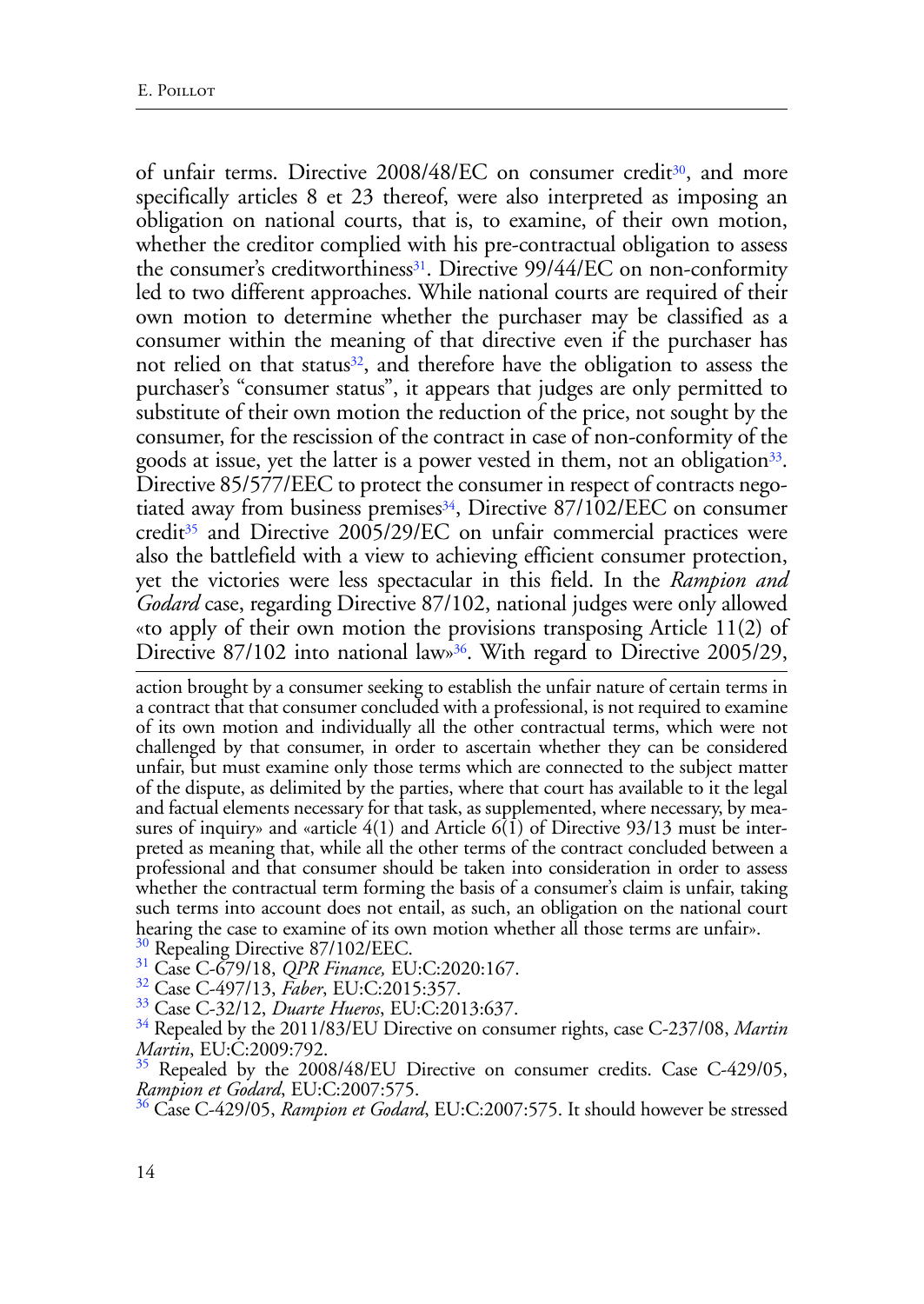the Luxembourg judges responded negatively to the question of a Spanish court asking whether a law that does not provide for the review by the courts of unfair commercial practices, whether of their own motion or at the request of one of the parties, is contrary to Article 11 of that directive because that national legislation hinders or prevents review by the courts of contracts or acts which may contain unfair commercial practices. This judgement could certainly be perceived as a halt in the development of the theory of the active role of courts in consumer litigation<sup>37</sup>. But we should recall that the Court is bound by the objective of the legislation it is called to interpret. From that standpoint, undisputedly Directive 2005/29 on unfair commercial practices does not have the same purpose as Directive 93/13 on unfair terms. Directive 2005/29 «is purely concerned with regulating the conduct of traders in their dealing with consumers»<sup>38</sup>, and «consequently, the enforcement of the prohibitions in the [Directive] is viewed as primarily a matter for public bodies and other organisations with an interest in combating unfair commercial practices to take legal action and/or complain to a relevant administrative authority»39. In contrast, Directive 93/13 «offers a good example of an insurance-like, welfarist approach to consumer protection»40. Moreover, it provides a sanction for the infringement of its provisions, which is not the case with Directive 2005/29. Whilst Directive 93/13 seeks to address the inequality of power between the parties that is created by the unfair term, Directive 2005/29 only seeks to put an end to unfair practices, without an impact on the validity of the contract. This certainly shows the difference in said approaches. Besides, as previously observed, the CJEU recently took a rather socially sensitive approach to consumer

that the judge did not give the Court the opportunity to decide that there was an obligation to raise of his own motion the provision at stake, by not referring in the question posed to the Court to an obligation.

<sup>37</sup> Case C-109/17, *Bankia*, EU:C:2018:735.

<sup>38</sup> G. Howells, C. Twigg-Flesner, T. Wilhelmsson, *Rethinking EU Consumer Law*, Routledge, 2018, p. 85. It should however be noted that the newly passed Directive 2019/2161 amending Council Directive 93/13/EEC and Directives 98/6/ EC, 2005/29/EC and 2011/83/EU of the European Parliament and of the Council as regards the better enforcement and modernisation of Union consumer protection rules aims to improve the effectiveness of consumer protection by establishing criteria related to the penalties that should be imposed on rogue traders, meaning that the enforcement of Directive 2005/29 prohibitions is now viewed as a matter of EU interest. Therefore, the Court of Justice of the European Union could take a different interpretive approach in the future.<br><sup>39</sup> Ibid.

<sup>39</sup> *Ibid*. <sup>40</sup> *Ibid*. at p. 131.